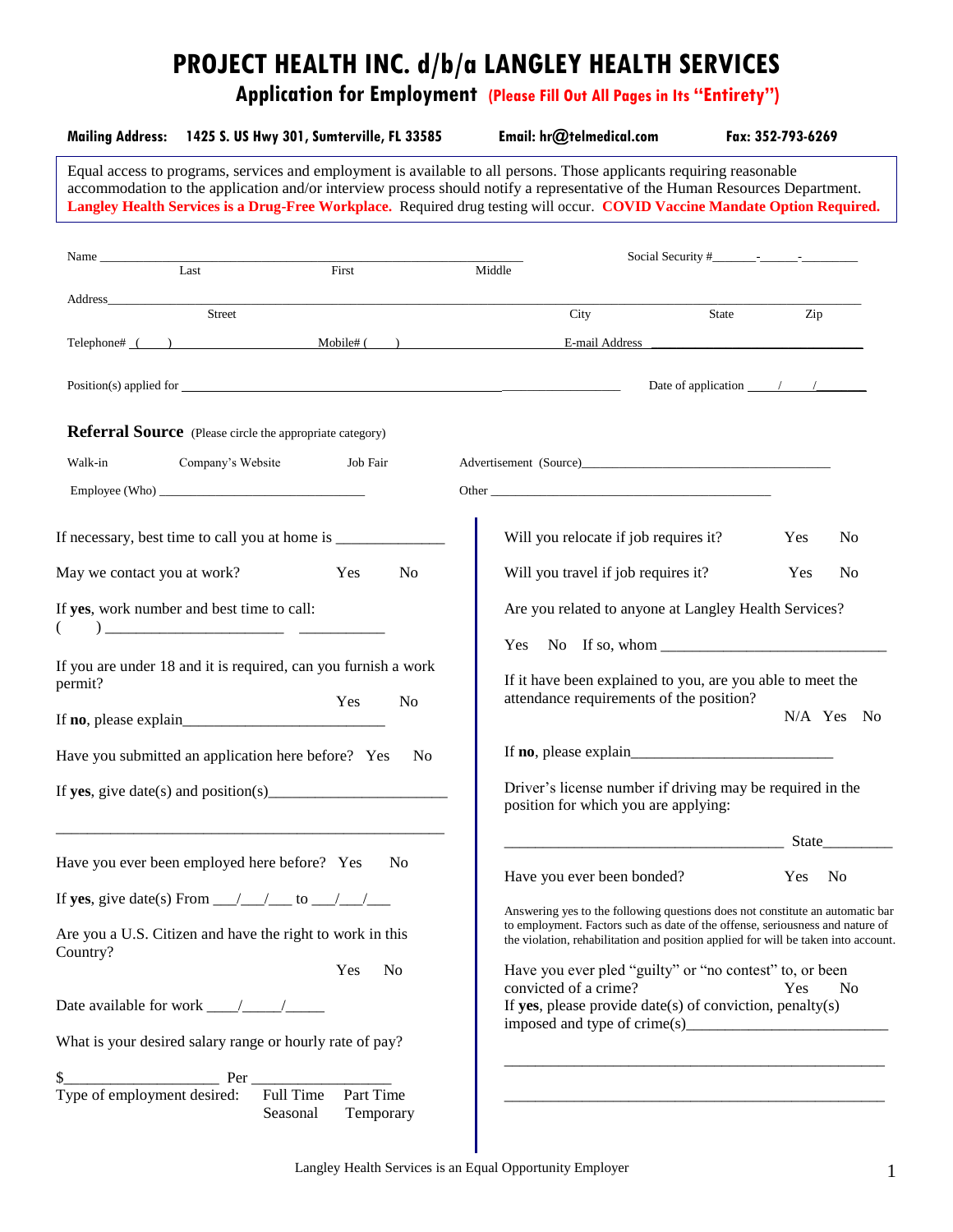### **Employment History** Starting with your most recent employer, provide the following information: (Please list Phone numbers) **Please Do Not Write "See Resume". We need to have phone numbers, etc.**

| $\overline{a}$                                                 |                                                         |
|----------------------------------------------------------------|---------------------------------------------------------|
|                                                                | Starting Compensation ________________ per ____________ |
| Starting job title/final job title                             |                                                         |
|                                                                | Commission/Bonus/Other Compensation                     |
|                                                                |                                                         |
| Summarize the type of work performed and job responsibilities. |                                                         |
| What did you like most about your job?                         | Starting Compensation _______________ per ___________   |
| What were the things you like least about your position?       | Final Compensation __________________ per ____________  |
|                                                                | Commission/Bonus/Other Compensation ____________        |
|                                                                |                                                         |
|                                                                |                                                         |
| Starting job title/final job title                             |                                                         |
|                                                                |                                                         |
|                                                                |                                                         |
|                                                                |                                                         |
|                                                                | Starting Compensation ________________ per ____________ |
|                                                                | Final Compensation __________________ per _____________ |
| Immediate supervisor May we contact? Yes No                    | Commission/Bonus/Other Compensation                     |
|                                                                |                                                         |
| Summarize the type of work performed and job responsibilities  |                                                         |
| What did you like most about your job?                         |                                                         |
|                                                                |                                                         |
|                                                                |                                                         |
| Phone(<br>$\overline{a}$                                       |                                                         |
| Address                                                        | Starting Compensation<br>per_                           |
|                                                                | Final Compensation __________________ per ____________  |
| Immediate supervisor May We contact? Yes No                    | Commission/Bonus/Other Compensation                     |
|                                                                |                                                         |
|                                                                |                                                         |
| Summarize the type of work performed and job responsibilities  |                                                         |
|                                                                |                                                         |
| What were the things you like least about your position?       |                                                         |
|                                                                |                                                         |

## **Employment History** (continued)

Explain any gaps in your employment, other than those due to personal illness, injury, or disability:

\_\_\_\_\_\_\_\_\_\_\_\_\_\_\_\_\_\_\_\_\_\_\_\_\_\_\_\_\_\_\_\_\_\_\_\_\_\_\_\_\_\_\_\_\_\_\_\_\_\_\_\_\_\_\_\_\_\_\_\_\_\_\_\_\_\_\_\_\_\_\_\_\_\_\_\_\_\_\_\_\_\_\_\_\_\_\_\_\_\_\_\_\_\_\_\_\_\_\_\_\_\_\_\_\_\_\_\_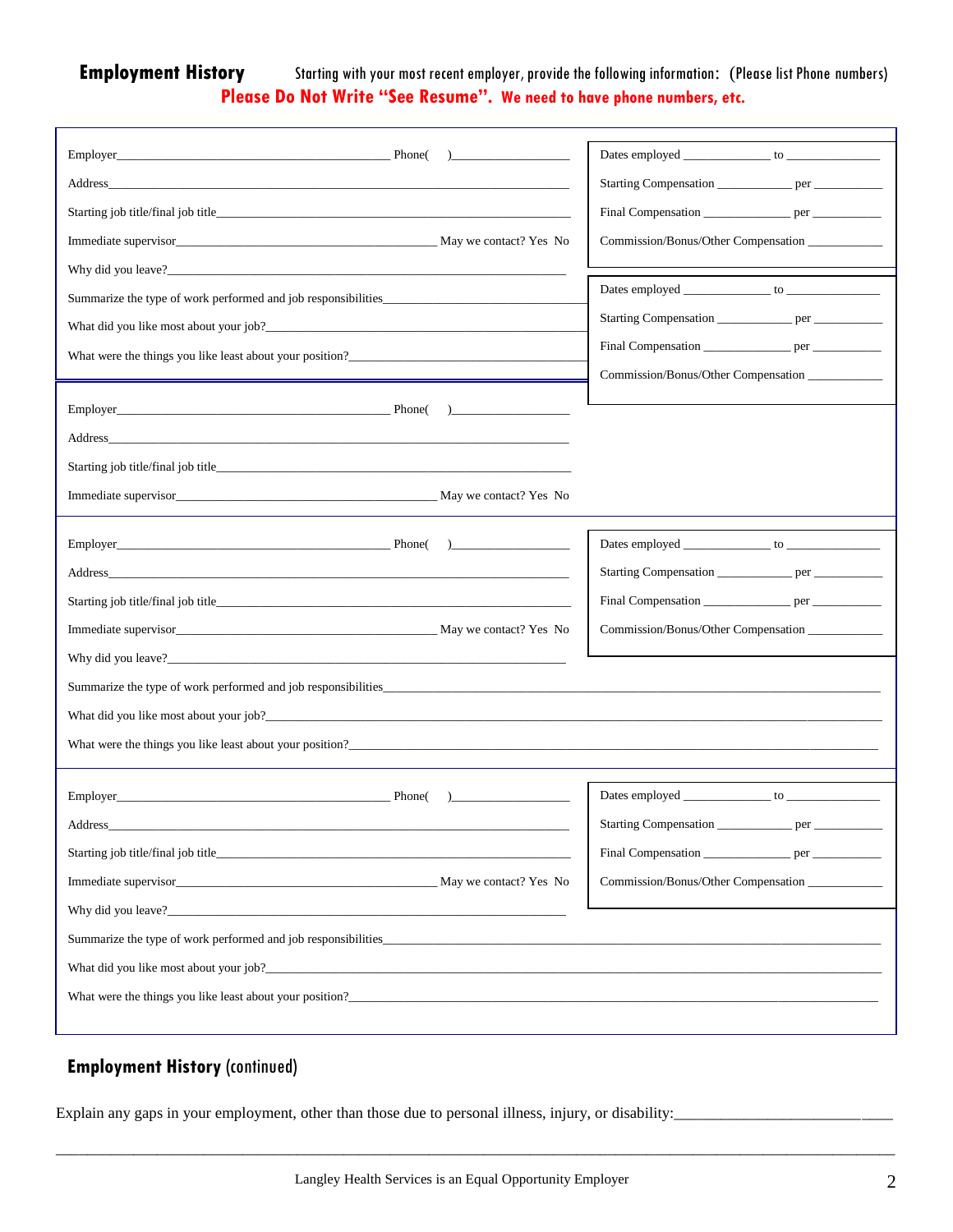| If not addressed on previous page, have you ever been fired or asked to resign from a job? | <b>Yes</b> | N <sub>0</sub> |
|--------------------------------------------------------------------------------------------|------------|----------------|
| If yes, please explain:                                                                    |            |                |

\_\_\_\_\_\_\_\_\_\_\_\_\_\_\_\_\_\_\_\_\_\_\_\_\_\_\_\_\_\_\_\_\_\_\_\_\_\_\_\_\_\_\_\_\_\_\_\_\_\_\_\_\_\_\_\_\_\_\_\_\_\_\_\_\_\_\_\_\_\_\_\_\_\_\_\_\_\_\_\_\_\_\_\_\_\_\_\_\_\_\_\_\_\_\_\_\_\_\_\_\_\_\_\_\_\_\_\_

# **Skills and Qualifications**

Summarize any special training, skills, licenses and/or certificates that may assist you in performing the position for which you are applying:

\_\_\_\_\_\_\_\_\_\_\_\_\_\_\_\_\_\_\_\_\_\_\_\_\_\_\_\_\_\_\_\_\_\_\_\_\_\_\_\_\_\_\_\_\_\_\_\_\_\_\_\_\_\_\_\_\_\_\_\_\_\_\_\_\_\_\_\_\_\_\_\_\_\_\_\_\_\_\_\_\_\_\_\_\_\_\_\_\_\_\_\_\_\_\_\_\_\_\_\_\_\_\_\_\_\_

\_\_\_\_\_\_\_\_\_\_\_\_\_\_\_\_\_\_\_\_\_\_\_\_\_\_\_\_\_\_\_\_\_\_\_\_\_\_\_\_\_\_\_\_\_\_\_\_\_\_\_\_\_\_\_\_\_\_\_\_\_\_\_\_\_\_\_\_\_\_\_\_\_\_\_\_\_\_\_\_\_\_\_\_\_\_\_\_\_\_\_\_\_\_\_\_\_\_\_\_\_\_\_\_\_\_

| <b>Computer Skills:</b> (circle appropriate items, include software titles and years of experience.) |         |              |  |                   |       |  |  |
|------------------------------------------------------------------------------------------------------|---------|--------------|--|-------------------|-------|--|--|
|                                                                                                      |         |              |  | Years Spreadsheet | Years |  |  |
| Presentation                                                                                         |         | Years E-mail |  | Years Other       | Years |  |  |
| Other                                                                                                | Years / | Other        |  |                   | Years |  |  |

## **Education** Starting with High School , provide the following information:

| School (include City and State) | Years<br>Completed | Completed                                                 | GPA | Major/Minor |
|---------------------------------|--------------------|-----------------------------------------------------------|-----|-------------|
|                                 |                    | Diploma GED<br>Degree<br>Certificate____________<br>Other |     |             |
|                                 |                    | Diploma<br>Other                                          |     |             |
|                                 |                    | Diploma<br>Degree                                         |     |             |
|                                 |                    | Diploma<br>Degree<br>Other                                |     |             |
|                                 |                    | Diploma<br>Degree<br>Certificate_____________<br>Other    |     |             |
|                                 |                    | Diploma<br>Degree<br>Other                                |     |             |

#### **References:** List name and phone number of three business/work references who are **not** related to you and are **not** supervisors.

| Name | Title | Relationship to You | Telephone | Number of Years<br>Known |
|------|-------|---------------------|-----------|--------------------------|
|      |       |                     |           |                          |